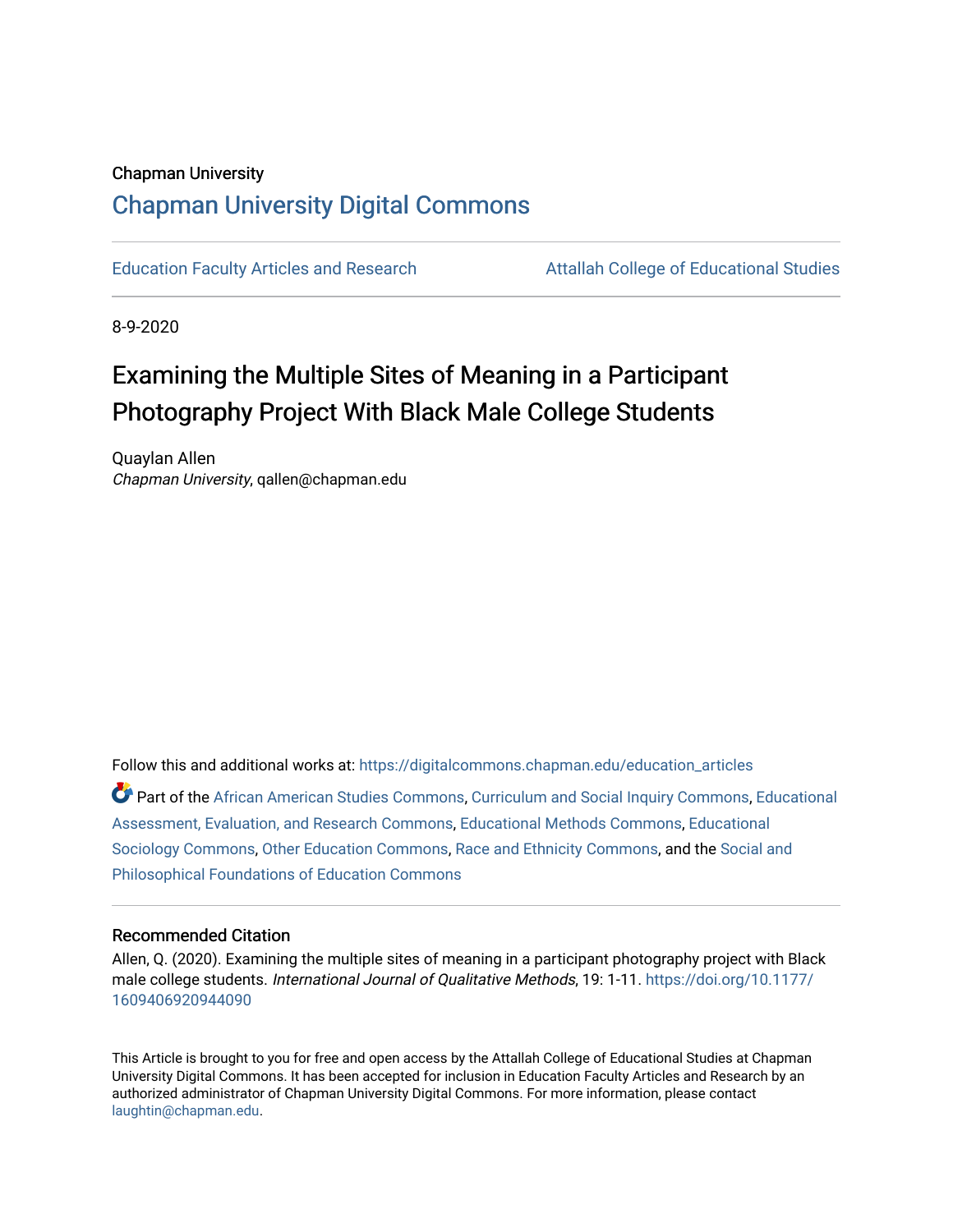## Examining the Multiple Sites of Meaning in a Participant Photography Project With Black Male College Students

## **Comments**

This article was originally published in International Journal of Qualitative Methods, volume 19, in 2020. <https://doi.org/10.1177/1609406920944090>

## Creative Commons License



This work is licensed under a [Creative Commons Attribution-Noncommercial 4.0 License](https://creativecommons.org/licenses/by-nc/4.0/) 

Copyright The author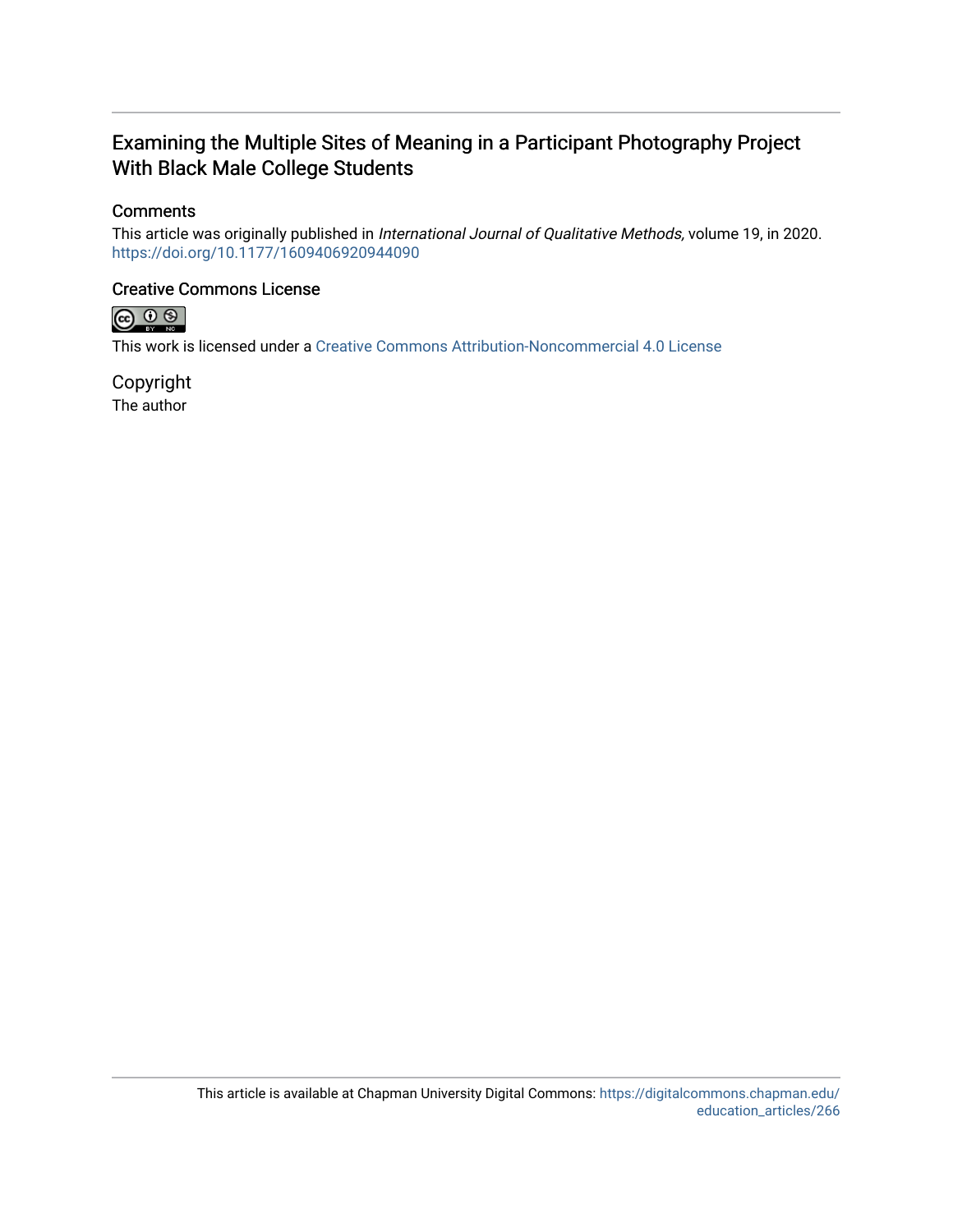# Examining the Multiple Sites of Meaning in a Participant Photography Project With Black Male College Students

International Journal of Qualitative Methods Volume 19: 1–11 © The Author(s) 2020 Article reuse guidelines: [sagepub.com/journals-permissions](https://sagepub.com/journals-permissions) [DOI: 10.1177/1609406920944090](https://doi.org/10.1177/1609406920944090) [journals.sagepub.com/home/ijq](http://journals.sagepub.com/home/ijq)



## Quaylan Allen<sup>1</sup><sup>®</sup>

#### Abstract

Participant photography is a visual method that has been widely used in research to elevate the voices of historically marginalized populations. Although much has been written about the nature of the visual method, including its benefits and challenges, less is known about how meaning is made of the visual images as they move throughout the research process. To this end, this article draws upon data and the methodological notes from a research study examining Black masculinities and employs a critical visual methodology to examine the different sites of meaning-making in a participant photography research project with Black college men. First, the participant reflections on the visual methodology will be used to examine the image production process, which includes the men's decisions regarding photographic tools and their image-making strategies. Then, select images from the project and the corresponding narratives will be shared and situated within the social context in which they were produced. Finally, this article will discuss practical and ethical considerations regarding the circulation and audiencing of the project images and conclude with a discussion of the lessons learned in using a critical visual methodology to explore how meaning is made in a participant photography project with Black men.

#### Keywords

photo elicitation, photo narrative, methods in qualitative inquiry, critical theory, photovoice

## Introduction

Participant photography is a visual method in which participants are encouraged to use cameras to visually document aspects of their lived experience or social issues of concern to them. Through photo elicitation methods, the participants then reflect on their photos and share narratives with the researcher which provide meaning to the images (Carlson et al., 2006; Strack et al., 2004; Wang & Burris, 1997). By asking participants to take photographs and share the meaning of their images, the method attempts to situate participants as collaborators in the knowledge creation process and can be empowering for historically marginalized communities whose voices are rarely heard in popular discourse (Singhal et al., 2007; Singhal & Rattine-Flaherty, 2006; Wang & Redwood-Jones, 2001). Often referred to and employed as photovoice (Carlson et al., 2006; Wang & Burris, 1997), the method has largely been used in research to bring attention to the lived realities of marginalized groups and how individuals and communities might negotiate these realities (Kaplan, 2013; Luttrell & Chalfen, 2010; Roxas & Gabriel, 2017). The method has also been used by communities to self-represent and participate in

meaning-making practices (Q. Allen, 2012; Joanou, 2009; Tinkler, 2008).

Participant photography has been used as a collaborative research practice that attempts to level the playing field, to some degree, between researcher and researched and takes an emic approach to exploring the lived realities of marginalized groups using visual narratives. In other words, as opposed to a research relationship where the researcher solely determines the nature of the project and collects data from the participant, a participant photography project turns over the data collection process to the participants, which enables them to shape the nature of the project through the types of data that they collect. The method has been most commonly employed and documented in the health professions, particularly as a form of health

<sup>1</sup> Chapman University, Orange, CA, USA

#### Corresponding Author:

Quaylan Allen, Chapman University, One University Drive, Orange, CA 92866, USA.

Email: [qallen@chapman.edu](mailto:qallen@chapman.edu)



Creative Commons Non Commercial CC BY-NC: This article is distributed under the terms of the Creative Commons Attribution-NonCommercial 4.0 License (<https://creativecommons.org/licenses/by-nc/4.0/>) which permits non-commercial use, reproduction and distribution of the work without further permission provided the original work is attributed as specified on the SAGE and Open Access pages [\(https://us.sagepub.com/en-us/nam/open-access-at-sage\)](https://us.sagepub.com/en-us/nam/open-access-at-sage).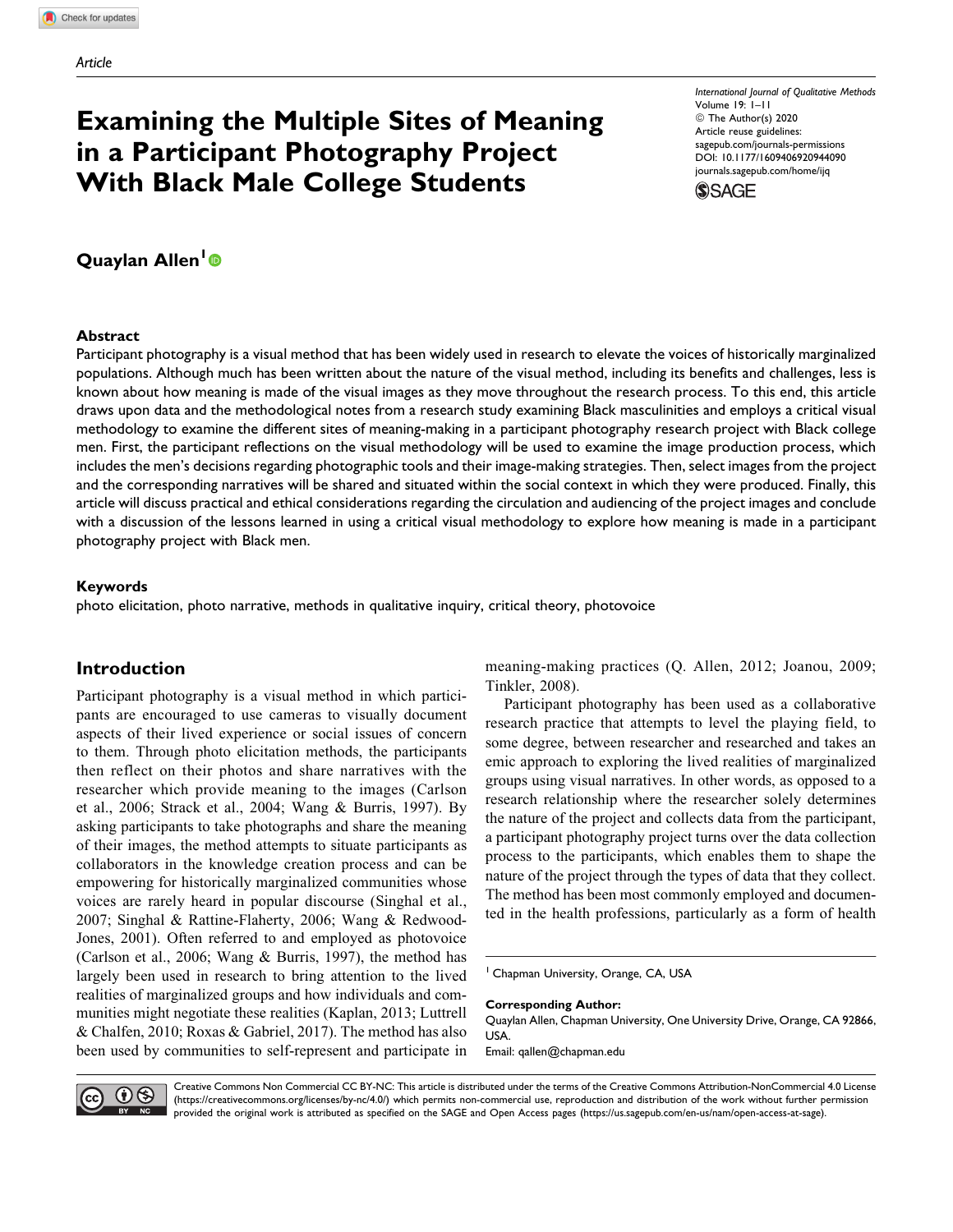assessment. However, the method is widely used across disciplines, and participant photography projects have been conducted in a variety of international context and with a diversity of human populations (Daniels, 2003; Ho et al., 2014; Joanou, 2017; Kaplan, 2013; Killon & Wang, 2000).

Most participant photography projects tend to be critical in nature and are designed to mobilize communities into action. Many photovoice projects, in particular, draw upon Freirean and feminist epistemologies (Wang & Burris, 1994; Wang et al., 1996) and are utilized as a critical pedagogy that supports marginalized communities in developing a critical consciousness and a plan of action regarding important issues in their lives (Carlson et al., 2006; Freire, 1970; Lykes, 2010; Roxas & Gabriel, 2017). Many of these projects lead to some type of direct action, though not all critical participant photography projects lead to such immediate social action. For instance, some participatory visual projects are similarly rooted in critical approaches but instead use the method to bring about a general awareness of an issue through the participant-generated photos and stories, with the intent that the data will be used to inform future social change (Q. Allen, 2012; Joseph, 2017; Sahay et al., 2016; Samura, 2016). Furthermore, some participant photography projects are not necessarily critical in nature but draw upon the participants' photos and stories to generally describe a phenomenon of study without any obvious intent toward social action (Allan, 2010; Benavides-Vaello et al., 2014).

A great body of the participant photography literature discusses the nature of the method, which often includes descriptions of the visual project procedures, the researchers' analytic reflections, or the benefits and challenges of the method (Cook, 2015; Drew & Guillemin, 2014; Llamas & Pascual, 2013; Tinkler, 2008; Wang & Redwood-Jones, 2001). And though much has been written about the nature of the method, there are still important gaps in the literature. For instance, interpretations of visual materials generally occur across four sites the site of the image production, the site of the image itself, the site of its circulation, and the site of its audiencing. This means that visual materials can take on varying meaning depending on the site in which they exist. However, examinations on how meaning might be made across these four sites are rarely discussed in the reporting of participatory photography projects (Dockett et al., 2017). Additionally, less is known about how the participants in the project make meaning of the visual method itself as few studies report on these types of participant reflections (Burles & Thomas, 2014). Furthermore, while participant photography research specifically with Black males does exist in the literature (Fisher-Borne & Brown, 2018; Mamary et al., 2007; Ornelas et al., 2009), none of the current research examines how meaning might be made of visual materials across the four sites in such a visual project with Black male students.

To this end, this article will draw upon a critical visual methodology to examine the different sites of meaningmaking in a participant photography project with Black college men in the United States. First, the participant reflections on the visual methodology will be used to examine the image production process, which includes the men's decisions regarding photographic tools and their image-making strategies. Then, select images from the project and the corresponding narratives will be shared and situated within the social context in which they were produced. Finally, this article will discuss practical and ethical considerations regarding the circulation and audiencing of the project images and conclude with a discussion of the lessons learned in using a critical visual methodology to explore how meaning is made in a participant photography project with Black men.

#### Method

The participant photography project is part of a larger study examining college Black men's conceptions of race, gender, and sexuality. The study included 23 Black men between the ages of 18 and 30, and using purposive and snowball sampling methods, Black men were recruited from colleges and universities in the Western United States (Goetz & LeCompte 1984; Merriam, 1988). The men in the study completed two interviews, including one semistructured interview that examined their understanding of their raced, gendered, and sexualized identities as Black men. In particular, the men were asked about how they thought about race and their racial identity within the current social and political context of the Black Lives Matter movement (Garza et al., 2016). They were also asked about how they understand and negotiate their raced, gendered, and sexualized identities in contexts such as school or the workplace. The second interview was conducted at the conclusion of participant photography project in which the men were asked to visually document the issues of importance to them as Black males. The purpose of the visual project was to build upon the first interview and gain a more emic understanding of how Black men make meaning of their intersectional identities and to understand how their identities might inform what issues are most important to them.

#### The Participant Photography Project

Prior to starting the visual project, an initial meeting was held where students were provided photo consent release forms and where cameras were distributed to participants who desired them. During this meeting, the men were briefed on when consent was needed and how to gain consent before photographing. They were also advised to consider the dilemmas of putting themselves in harm's way to capture a photo or in photographing any illegal activities. At the conclusion of this initial session, participants were asked to begin the visual project by spending the next 4–5 weeks taking photographs of issues or topics of importance to them as Black men. After students completed the visual project, an individual meeting was scheduled to complete the photo elicitation interview. This interview began with asking the students to discuss their overall experiences with the method and how they went about completing the project, then continued with eliciting narratives on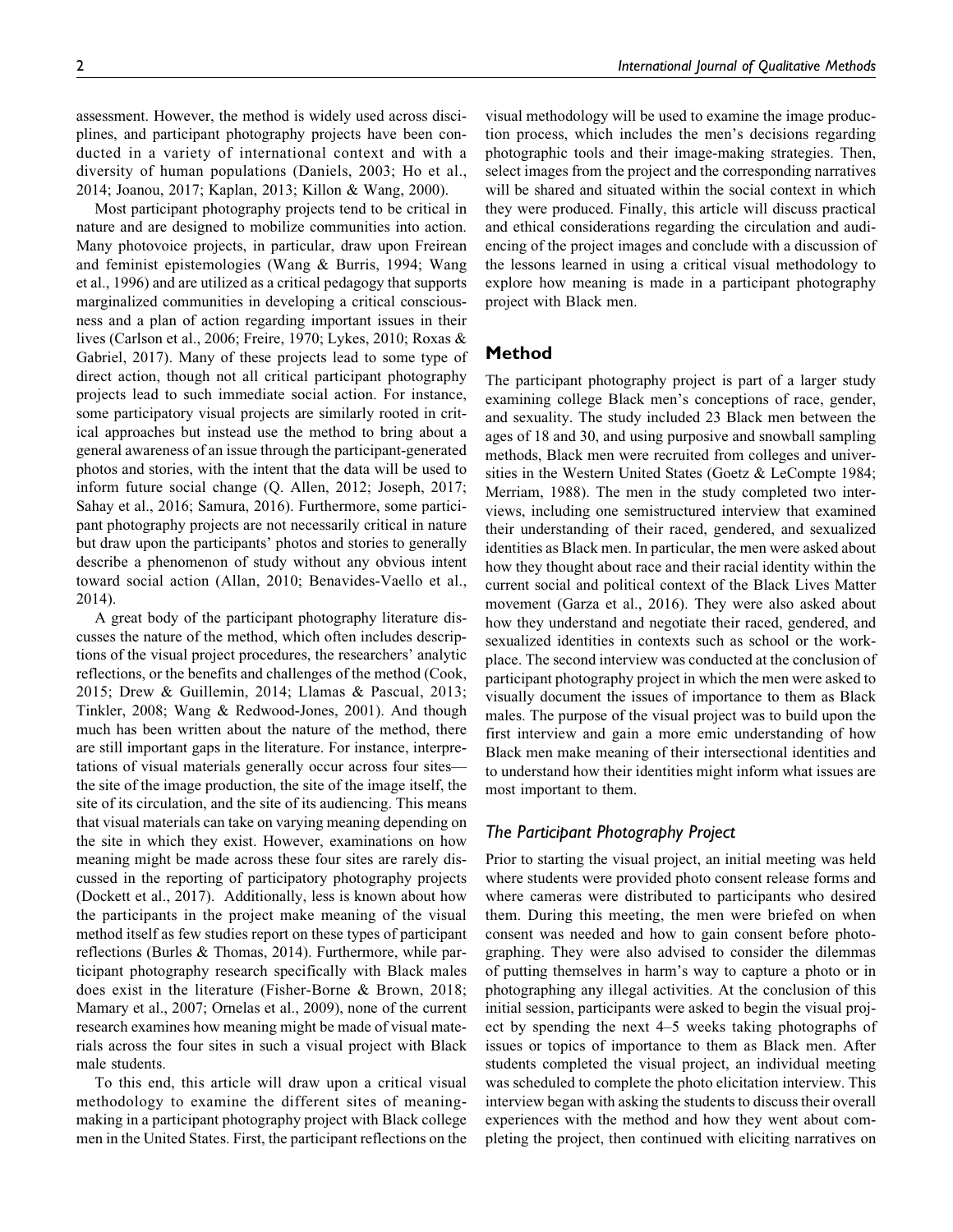the images that were created. Images were discussed individually or in thematic groups created by the participant.

#### Critical Visual Methodology

This article examines how meaning is made of the visual materials produced in the project and draws upon Rose's (2016) critical visual methodology framework. Rose's framework is useful in analyzing the multiple sites of meaning-making in a participant photography project, which is a way of examining how the visual materials in a research project might be interpreted across different sites. Rose outlines four sites as part of the framework. The first is the site of production, which includes how the image is made, the technology used, and the purpose of the image making. The second is the site of the image itself, which includes its visual content and its social meaning. The third site is of an image's circulation, that is where it travels, through what means, and for what reasons. The final is the site of audiencing, which is who sees it, where, why, and how it might be interpreted. Examining each of these sites allows for a better understanding of how visual materials are interpreted, the social conditions that may inform an image, and the implications for research design and the distribution of results.

This methodological article examines these four sites of meaning-making in a participant photography project with Black college men. The site of production is explored by examining the participant decisions regarding the use of particular photographic tools and the strategies utilized to produce their images. The site of the image will be examined by focusing on the types of images taken in the project, the visual stories conveyed by the participants, and the social conditions that inform the image itself. Finally, this article will examine how the images produced in the project were circulated within and after the study was completed and the implications of the types of audiences that consume the images in various contexts.

#### Researcher Reflexivity

In his seminal work on researcher positionality, Milner (2007) suggests that researchers should make transparent how their racial and cultural identities might influence the research process and the participants they work with. A review of the literature on participant photography projects shows that very few studies acknowledge the researchers' positionality and its effect on the participatory relationship (Barlow & Hurlock, 2013; Barndt, 1997; Carlson et al., 2006). This type of reflexivity is important because it makes clearer how power is distributed between the researcher and the researched and how the researcher's positionality creates both barriers and opportunities within the research process. For instance, I am a cisgender, heterosexual, middle-class, middle-aged Black male academic, among other identities. The intersectionality of my identity presents both opportunities and challenges when conducting participatory projects with other Black men. On the one hand, my positionality provides me some degree of insider status. Considering the historical legacy of exploitative research on Black men by White researchers (e.g., Tuskegee syphilis experiment), it is possible that my own identity as a Black male allows participants to trust me in the research process. Certainly, my knowledge of the research literature on Black men and my own personal experiences allow for some common understandings between my participants and me. Furthermore, I make it clear to participants my own political advocacy and activism on behalf of Black men and how the results of the project can be used toward improving the conditions for Black men in school and other social contexts. This allows participants to see the potential end result of the study and hopefully affirms their involvement in the project and their trust in me as a researcher. On the other hand, my positionality might be a barrier in the research process as my insider status might blind me to various interpretations of the data or cause me to take certain ideas for granted. Additionally, though I might share racial and gender similarities with the participants, my identity might diverge from the participants due to my age, sexuality, where I'm from, and/or my institutional position as a researcher. All of these intersections of my researcher positionality have the potential to limit my ability to completely understand the cultural experiences of the men in this study. Thus, I attempted to address some of these issues by making my own positionality known to the men early in the project and by asking them to speak to their own specific positionalities and localized context in their interviews. Additionally, transcripts of the interviews, preliminary findings, and a summary of the final findings were provided to the participants for member checking and as a way to improve the reliability of the data (Babbie, 2013). Nevertheless, as Clifford (1986) asserts, I acknowledge that what I present in this text is a partial truth, in that researchers can never truly capture the totality of the cultural phenomena of exploration.

#### The Site of Production

Attention will now be paid to an examination of the site of production as a location of meaning-making in a participant photography project. This includes an examination of the types of photographic tools used by the participants, the reasons for their choices, and the image-making strategies they employed in producing their visuals.

#### Photographic Tools

Students were given the opportunity to either use a digital camera with video capture capabilities that would be provided to them or use their own devices. In an earlier participant photography study that was conducted (Q. Allen, 2012), camera phones were not as readily available as they currently are, and providing some type of disposable or digital camera was almost necessary. In the current study, though digital cameras were made available to all participants, only four of the students requested to have a digital camera provided to them. Some who requested the digital cameras did so because the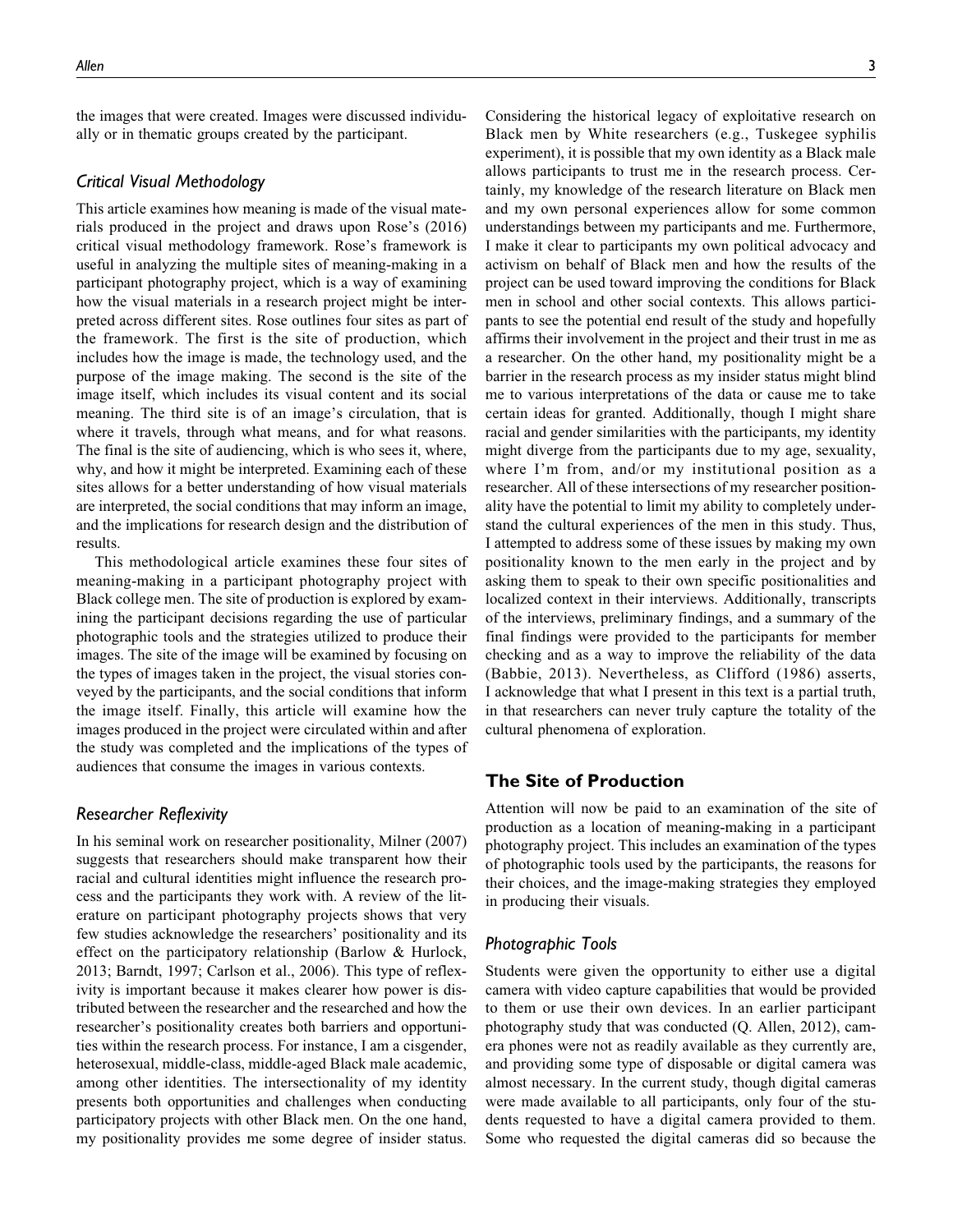issued camera was better than their own camera, while others requested the camera because they wanted to demarcate the photography project from their personal picture-taking practices. The remaining participants all chose to use their own digital cameras, which were typically their camera phones. They explained that it was easier to use their own camera phones as it was a natural extension of their personal imagemaking practices. Access to cell phones with cameras has become ubiquitous across the world (Macentee et al., 2016), and certainly working with adults in participant photography projects increases the likelihood that they will have access to, and thus prefer to use, their own digital technologies as opposed to the one provided by the researcher. Thus, the democratization of cell phone technology works to further shift the power balance between the researcher and researched in participant photography projects as participants are no longer dependent on the technologies provided by the researcher and the expectations that might come with using a "borrowed" technology. Furthermore, the accessibility of personal cell phone technology and the proliferation of image-making applications might reduce the need for researchers to spend time training participants on how to use cameras for a participant photography study, particularly if participants are using their own devices to complete the project.

The few participants who were issued the digital cameras were encouraged to use the camera as if it was their own and to take photographs freely. Participants were not held liable for loss or damage to any of the loaned cameras. As has been written elsewhere (Q. Allen, 2012), this type of liability can be a deterrent to participation and holds the potential to undermine the "leveling" aspect of participatory research, in that liability places the participant in a potentially marginalizing position.

Participant photography projects have historically relied on the researcher to decide on the technologies of production (e.g., disposable cameras, digital cameras), to train participants on the use of such technologies, and to hold participants liable for the technologies. Each of these aspects of a participant photography project holds the potential to exacerbate the relationship between researchers and participants in ways that undermine the "leveling" possibilities of the method. However, with the accessibility and democratization of image-making technologies, the potential for a more equitable distribution of power within the image-making process is made possible.

#### Image-Making Strategies

Decisions regarding technological tools are important to the production of images, which is also true in decisions regarding how and when to take photos. In this section, the image-making strategies employed by the men will be described, and the particular conditions and strategies by which their photos were produced will be highlighted. In the current study, the composition of the participants' image production was informed by the context and guidelines of the project as well as the different approaches they took in capturing their images. The participants were given few guidelines other than they were asked to take photographs that documented or represented issues or events that were of importance or of concern to them as Black men. And while these guidelines are generally broad, they still influenced how the images were produced and guided what students would and would not take pictures of (Barker & Smith, 2012; Wiles et al., 2012). Additionally, how the men went about completing the project contributed to the composition of their images. For instance, participants like Khalil, a cisgender heterosexual male majoring in sociology, approached the project by planning out their photo shoot in advance and identified where and what they wanted to take photographs of before starting the project:

I'm a brainstormer. I brainstormed. I just started doing bullet points. So, I started thinking about everything that was important to me. Then I started thinking about images or video that I've seen that spoke to that kind of theme. I wanted to draw from personal experience because I know this is very personal and I viewed it from a personal thing. I was like, "Well yeah. You know I want to raise awareness. What are ways that I've raised awareness?" Well, these are the things [images]. Let me pull just from those things [images].

Similarly, Ryan, a cisgender gay man attending a private university, explains his approach to the project and his decisions regarding the use of still images or video:

Well, when you gave me the prompt, I kind of thought about how I do all my YouTube videos. I didn't know if I was going to do pictures or video or combine them both. There's life to video, I guess. When you take a still image, you're just getting that one second. When you're making videos, you're getting a lengthy amount of time. It's easier to explain visually ... A picture speaks a thousand words and a video speaks a million.

Ryan was the only participant to use video for the project and his approach was intended to tell a story using the multimedia capabilities of video. Participants who chose to preplan their visual project explained their intent in constructing a specific message that directly responded to the research guidelines and, in the case of Khalil, was intended to educate the audience. While this approach lent itself to well-organized and intentional image capturing, participants taking this approach sometimes described their frustration when they couldn't achieve the shot they had planned for. Thus, the types of images that were produced or not produced depended on the specific message being sent and the ability of the participant to capture the image that fits the narrative they were visually constructing.

Other participants took a more organic approach to the project, choosing to just capture images as opportunities arose. This approach was usually intended to show their everyday lives in a more documentary style. This allowed the participants to show how their everyday lives were experienced at the intersection of race, gender, and sexuality. This approach is also most similar to the image-making practices of people with access to modern cell phones and social media feeds, both of which encourage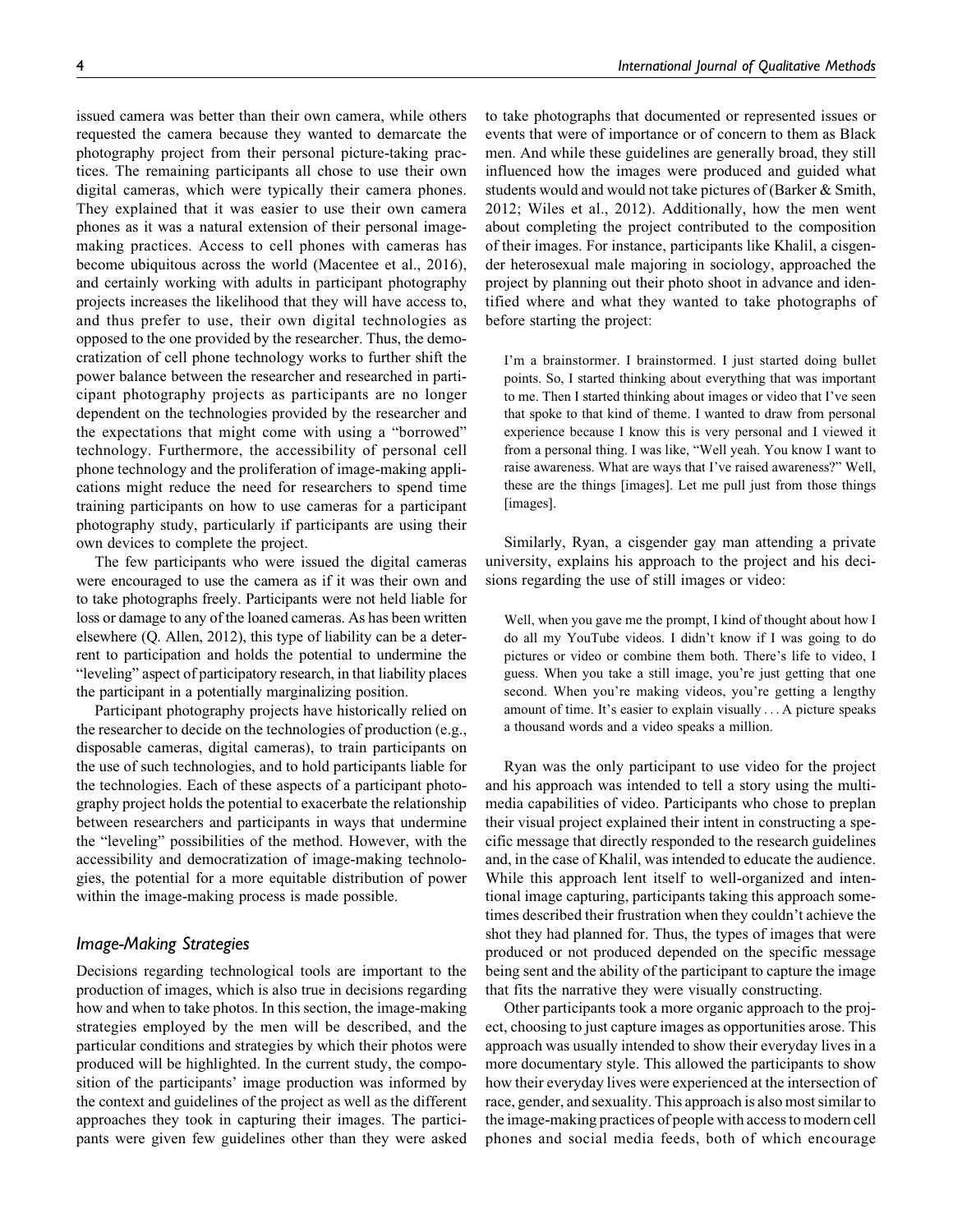documentary-style photography and videography methods. Tyson, a cisgender gay male majoring in acting, explained:

I take a lot of pictures already anyway. I pretty much took pictures as I went along in life because I knew I was doing the visual project, but it was also like, "oh this is a good moment," you know what I mean? Like, this is a cool moment, taking pictures sort of kind of as regularly as I usually would, and then just looking back and I'm like how certain moments were more important to me or made more of an impact on me that I felt related to this particular project.

While this approach seemed most natural to many of the participants, some also explained that this approach sometimes led to missed photo opportunities because they had simply forgotten to capture an image of the moment. Ezekiel, a cisgender gay male attending a state university, explained:

I think I was able to accomplish most of what I wanted to accomplish but I think there were some things I didn't think about until after the fact. I was like, "oh why didn't I do this?" It wasn't even a thought. It was an afterthought like, "oh I could have recorded that" or, "I could have took a picture of that." It just did not hit me at that moment.

Similar to men who planned out their project, what was or was not photographed depended not just on the influence of the research guidelines but also on the type of intentionality of the participants taking the photos. That is, how they strategized their participant photography project, and what they thought was the best way to capture images, informed what types of visuals were actually recorded. This in turn informs not only how the images will be interpreted but also what images will be available to be interpreted.

## The Site of the Image: Meaning-Making and the Visual Stories of Black Men

This section focuses on a select few images produced in the visual project to highlight some of the participant meaningmaking of the images and the visual stories the men wanted to show. In general, the types of images taken in the project were of their communities, including neighborhoods, schools, work, and places of spirituality. They also captured images of friends and family, hobbies and interests, and successes and achievements. The images they captured can be categorized into two major groups: (1) images about social issues of concern to them and (2) images that visually reposition the participants.

These two major categories of their photos should not come as surprise, considering the research guidelines for the project and the intentions behind their image production practices. For instance, in describing social issues of concern to them, Blu and Dap captured images that represented the policing and divestment in Black communities (see Figures 1 and 2). Dap, a cisgender heterosexual male majoring in education, explained that the photo of a marijuana bud, shot from a close-up angle, was taken to be "a wake-up call just for people to see what is taking

Figure 1. Dap's photograph of marijuana.

our young men and women away, or what's incarcerating them." In the United States, Black communities are targets of drug policy and policing, and Black men are disproportionally arrested and incarcerated for the possession, use, and sale of the drug, even as the drug gains legalization across the country (Alexander, 2012; Carson, 2018). Similarly, Blu, a cisgender heterosexual man attending a state university, took photographs of liquor stores near his home and, during his interview, described his recent realization of the lack of investment in his community:

I know I live by a bunch of liquor stores, but it's not something I really think about, right? I took probably, I think two pictures of liquor stores and they were the ones that were closer to my house, but I lost count of how many there are actually on that street. It would be nice if maybe there was less liquor stores and more libraries, and stuff like that.

The liquor stores that Blu photographs were similarly shot from his position as a driver navigating his neighborhood during his regular commute home. Most of the liquor stores he photographs look the same and are depicted against a backdrop of urban decay. The liquor store was a ubiquitous aspect of the neighborhood until he was asked to reflect on his conditions as part of the project. This is the potential of participatory visual methods as a critical pedagogy (Freire, 1970; McLaren, 2003), in that through problem posing, image making, and reflecting on one's conditions, participants can develop a critical consciousness and a visual literacy that names their oppression and articulates an alternative reality (e.g., more libraries). For Blu, his recognition of the proliferation of liquor stores and the problems such conditions create for his community led him to articulate a suggestion for community investment.

Furthermore, many of the images involved the visual repositioning practices of Black men. Responding to dominant assumptions of Black men as cisgender, heterosexual, hypermasculine, and deviant (Dukes & Gaither, 2017; Smiley &

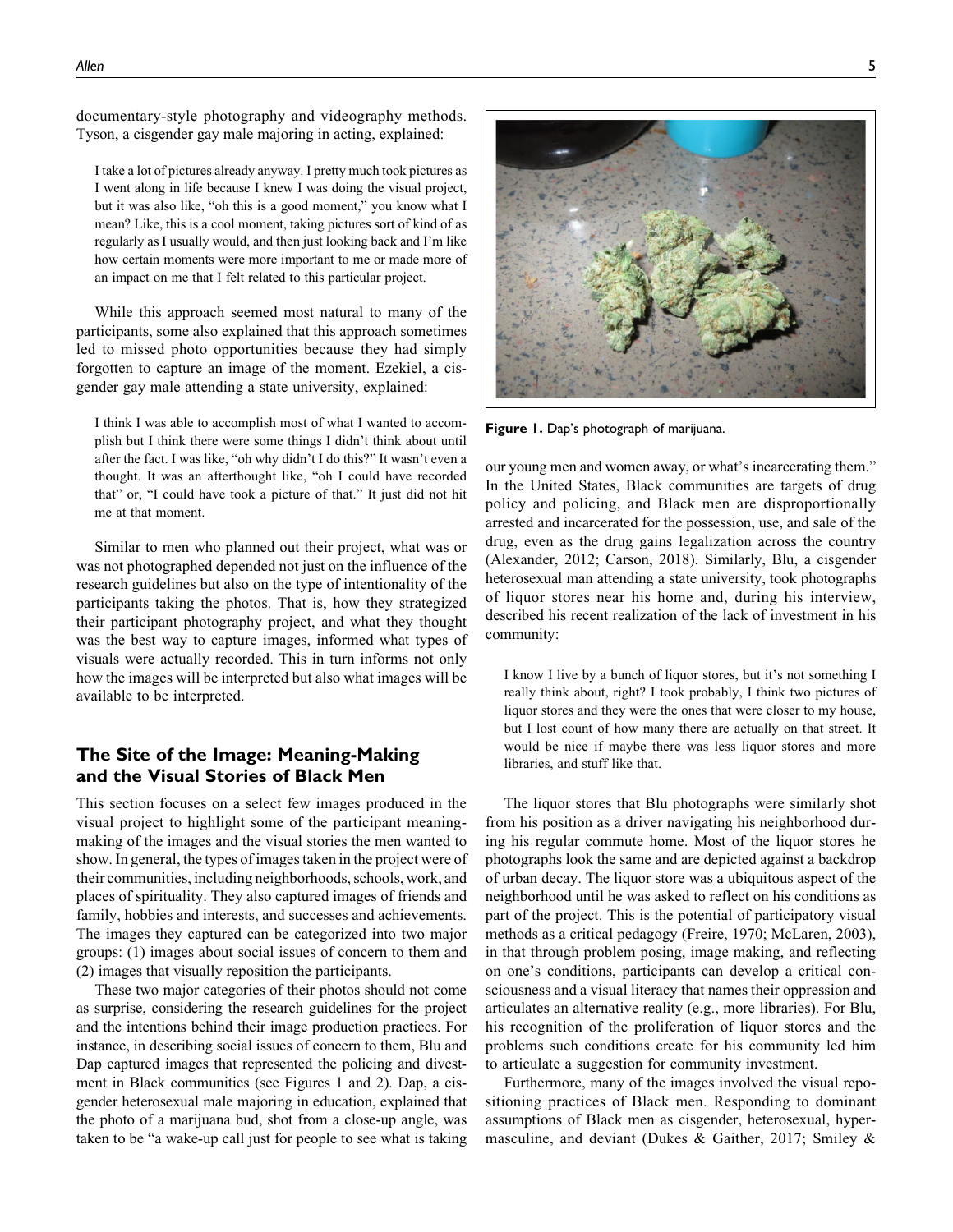

Figure 2. Blu's photographs of liquor stores near his home.



Figure 3. Snapshot of heart in sand from Ryan's video of queer affirmation.

Fakunle, 2016), the composition of this set of images highlights the participants' attempt to dispel hegemonic notions of Black male identity and makes space for more diverse expressions of masculinity. For instance, Ryan, who was a film major, created the video for his participant photography project (see Figures 3 and 4) and explains the importance of disrupting hegemonic notions of Black masculinity by "queering" narrow notions of Black male gender expression:

Like I said, the Black man stereotype is "you're all masculine," and stuff like that. However, not every Black male fits that particular stereotype. There's multiple types of Black men out there. I'm a Black male, but most likely I don't fit that stereotype that my father



Figure 4. Snapshot of selfie from Ryan's video of queer affirmation.

or any other Black male thinks I should. I'm very different from that, and I think we should honestly be open to understanding that there's not one certain type.

The snapshots taken from Ryan's video correspond with his narrative regarding his gender and sexual identity and paint a picture of a more expressive Black masculinity, one which is centered on love and queer affirmation. The image of the heart drawn in the beach sand and the selfie of Ryan wearing makeup and using a celebration themed image filter are the representations of gender performance that push against traditional expressions of masculinity. Other men in the study captured similar images that repositioned themselves, doing so by focusing on documenting the diversity of their gender and sexual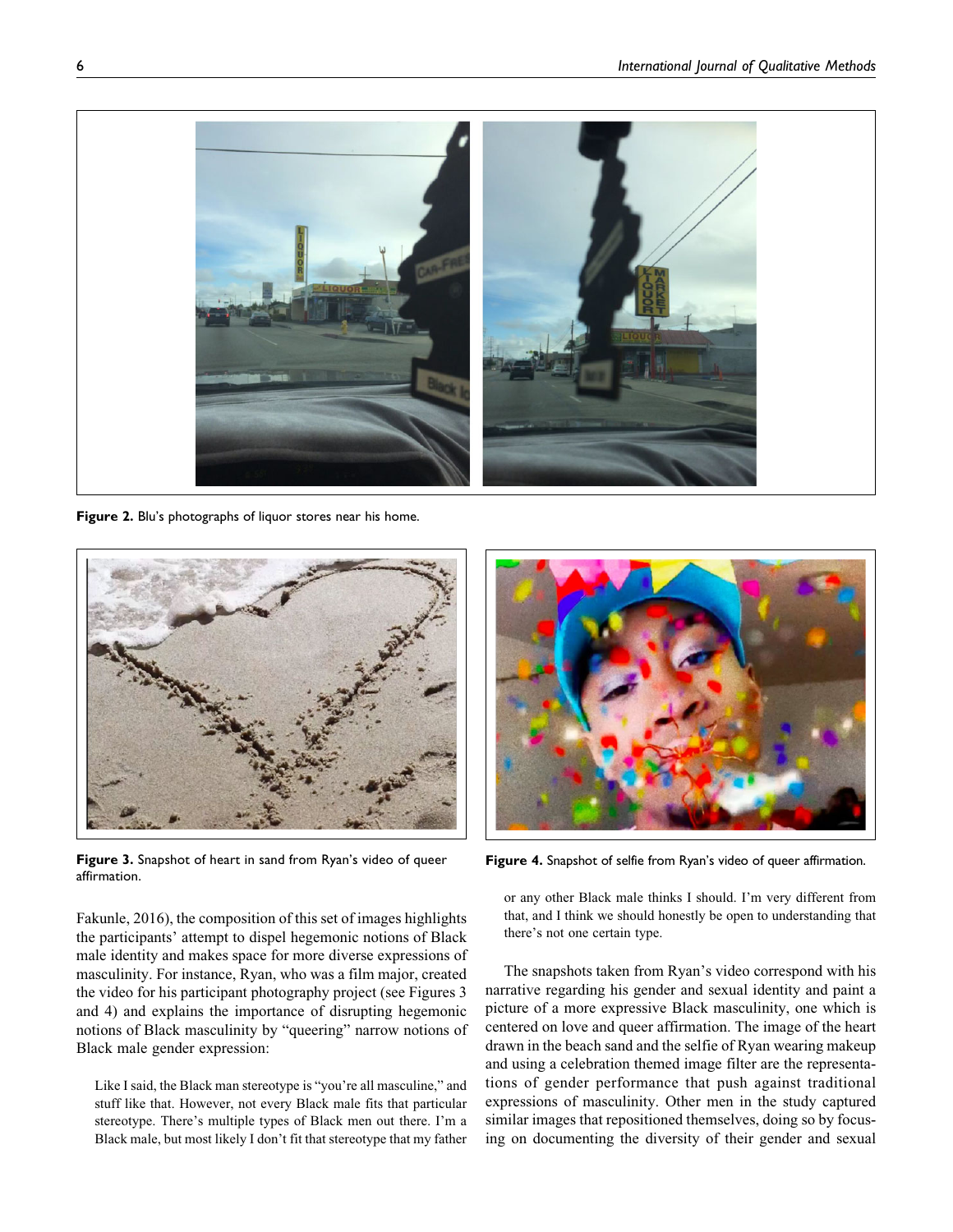identities, their academic abilities as students, or their activism in their communities. These types of images might be considered acts of resistance and agency, where Black men identified and understood the larger conceptions of their identity and used the visual project to respond to such images by visually repositioning themselves in ways that disrupt hegemonic ontologies of Black masculinity. These repositioning practices are not uncommon in participatory visual projects, and while in some cases, self-representation poses the dilemma of participants producing images that reinforce larger stereotypes, in other cases, self-representation allows historically marginalized and voiceless communities the opportunity to nuance and complicate conceptions of their identities (Joanou, 2009; Schwab-Cartas & Mitchell, 2014; Tinkler, 2008).

Thus, the images that were produced in this project, the content of these images, and the meaning given to the images by the men should be understood as products of the economic, political, and social realities of many Black men in the United States. The image production and meaning-making of the images also points to the agency of Black men in telling their own stories in response to their realities.

#### The Site of Circulation

It is also important to consider the site of circulation in the meaning-making of participant-generated images. This involves thinking about how the images from the project move and are distributed during and after the research study, and how meaning is made throughout this process. In most participant photography projects, the image circulation process began when participants returned the cameras to the researcher who then printed out the photos to be returned to the participant (Donoghue, 2007; Johansen & Le, 2014; Werremeyer et al., 2016). The way images circulated in earlier projects, particularly when the researcher supplied the technology and developed the photos, often brought forth questions about who actually had ownership of the photos (Guillemin & Drew, 2010; Miller & Happell, 2006).

These are still legitimate concerns, though new technologies have shifted how images are circulated and thus how ownership is established. In the present study, the majority of the participants used their own camera phones or cameras in producing their images. After production, images were kept by the participants, and digital copies were emailed to me or transferred to the research computer via a USB drive. Participants who borrowed a digital camera downloaded their images to their personal computers and then shared their chosen photos or video when the camera was returned. This means that ownership of the image began with the participant and then was shared with the researcher (Guillemin & Drew, 2010).

Once images were transferred, they were prepared for use for the proceeding photo elicitation interview. Like other visual projects (Joanou, 2017; Roxas & Gabriel, 2017), photographs were either printed out as  $3 \times 5$  photos to be reviewed in the interview or were displayed on a large video projector or monitor. Ryan's video was also shown on a large video monitor. The use of digital technologies allows for an image viewing experience that differs from participant photography projects using disposable cameras. For instance, there is a difference between reviewing a stack of  $3 \times 5$  photos in an interview than reviewing photos or video projected on a video projector or monitor. With the  $3 \times 5$  photos, the participant is able to hold the photo, move photos around in stacks, and generally engage in a tactile manner with the image. When reviewing the photos on a video projector, the photos were typically projected one photo at a time and enlarged greatly to see the details of the photo. The ability to review large high-resolution photos is certainly an asset, though participants lose out on the opportunity to engage with the print of the photograph in a tactile manner. Each of these ways of interacting with visual materials might influence how the image is interpreted, explained, and made meaning of in the interview setting.

Meaning is also made in how the images are circulated after the photo elicitation interview. In many projects, the participants decide in collaboration with the researcher, how and where the images will be used in order to bring about awareness and change on an issue (Roxas & Gabriel, 2017; Wang et al., 1996). The images might then be circulated via public exhibitions, websites, or presentations toward this end. Additionally, the researcher might circulate the images through publications in journals, books, and conference presentations as a way to bring awareness of an issue or to provide details on the project's method. This is the case in the current study as the images are largely being used in academic journals, presentations, and a research website.

Assuming that they own their photos, participants also have the ability to share the images through their own personal modes and networks, which then circulate the images in ways that might create a new meaning for the photos and videos. In the current study, the photos that were produced under the guidelines of the project, and for the purpose of research, were reappropriated by the participants for their own personal purposes and circulated to audiences that were unintended by the research project but ultimately served the intentions of the men in the study. For example, the video that Ryan created for the study was also used for one of his class projects, thus his images were circulated in ways that were not initially intended at the beginning of the study. Moreover, most of the students posted their images to their personal social media networks. In sharing the images through their networks, the photos become subject to an eternity of circulation as they are used and reused digitally and remain in perpetuity on the participants' social media platforms. This type of circulation via social media also means that the images are placed in different contexts that render the photos to a range of audiences and interpretations.

#### The Site of the Audience

The last site of meaning-making to be discussed is the site of the audience. At the beginning of the project, participants were informed that the results of the study were intended to be used to inform educators and policy makers and that the data could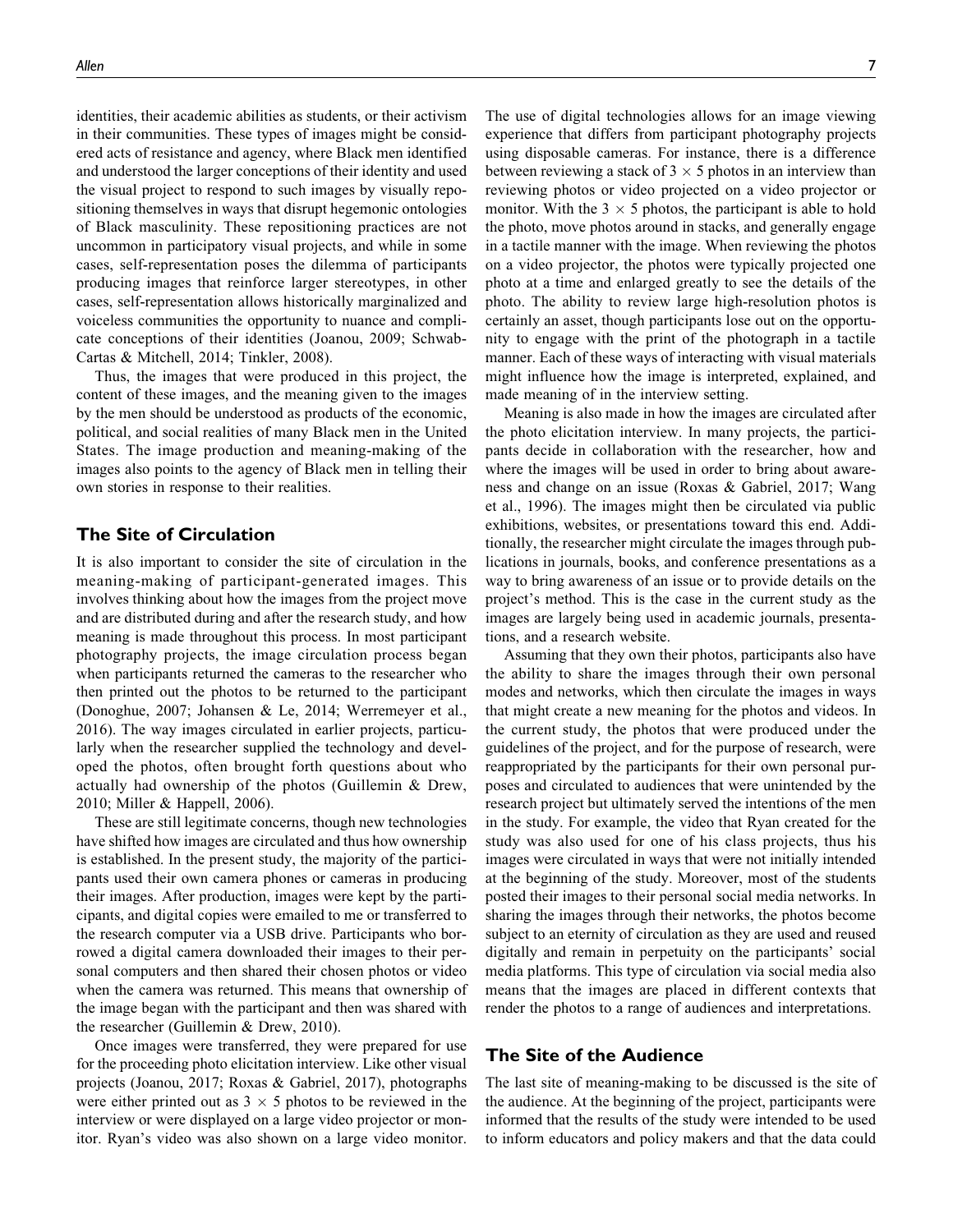be presented at conferences and published in journals and books. These scholarly outlets made up the initial audience that the participants captured images for. Additionally, it is possible that as the researcher, I too was an intended audience for the participants as they collected images based on the research guidelines I provided them. Furthermore, since the participants could use the images for their own purposes, it is possible that the men captured images with other "imagined" audiences in mind (e.g., friends, family; Luttrell, 2010) and for reasons beyond the initial aims of the research project. Each of these audiences will come to interact, consume, and interpret the photos in different ways depending on the social context in which the images are viewed. For example, researchers viewing the images and their corresponding text in a journal article will interact with and interpret the images differently than a friend of the participant who sees the same image on Facebook without the research context and corresponding narratives. Similarly, different meanings might be made of Ryan's images when his video is audienced in an interview versus being shown in a classroom of teachers and peers. As Barthes (1977) explains, images are polysemous in that they have multiple meanings and how they are understood will depend on the identity, social context, and history of the audience.

Considering the intended and unintended audiences that come to interact with an image, an ethical dilemma worth considering is how to protect participants who may consent to the sharing of their images at the time of the study but may come to regret such photos and their distribution to certain audiences at a later time. For instance, what if a student no longer wants to make certain aspects about their identity public? They have some control over this in their own use of social media but cannot unpublish any research that the researcher may have published. This dilemma was also considered in Guillemin and Drew's (2010) work where they discuss the potential limitations of informed consent and whether participants truly understand the long-term impact of their consent to share their photos. In this project, the images were largely anonymized, but in doing so, there is an acknowledgment that anonymizing photos can be at odds with notions of voice and visibility that are at the heart of participatory visual methods (L. Allen, 2015; Wiles et al., 2008; Yang, 2015). Namely, by anonymizing the photos, there is a risk of muting an aspect of their visual stories, a decision that points to the ethical tensions between anonymity and visibility that visual researchers have to consider (Lomax et al., 2011; Yang, 2015).

In contrast, though the photos might be anonymized in the current project, the participants, who own the original photos, will most likely not do so when sharing their images. The participant is not bound by the same ethical considerations as the researcher, and as owners of their images, the students in the study had greater opportunity to control the audiencing of their photos or video. This might also be seen as another way that particular approaches to participatory visual methods can work toward leveling the relationship between researcher and researched, particularly when ownership of the photos begin with the participants.

#### Conclusion

Much can be learned about the different sites of meaningmaking through a critical visual analysis of a participant photography project with Black men. For instance, at the site of image production, we learn about the technological decision making among the participants, and how the democratization of photographic tools holds the potential for creating a more level relationship between the researcher and the participants. As communities across the world continue to gain access to personal digital technologies, opportunities are created for participants to engage in participatory research on their own terms through the use of their own technologies. Following this line of thought, it is worth considering how other technologies that are becoming more readily available can level the playing field in participatory research. For example, as geographic information systems (GIS) mapping tools become more readily available, how might participatory mapping activities also lean on the democratization of GIS technologies in ways that give youth and their communities more control in participatory research (Dennis, 2006; Literat, 2013)?

The analysis of the project also draws attention to the different approaches that participants take in producing images in visual research. By gaining an emic perspective of how and when participants decide to take photographs, we come to understand the epistemological foundations of the photographs themselves, which for the participants was a way of describing and understanding the world as Black men. By learning about the intent of their image-making actions, we come to understand how the images were produced at the intersection of their raced, gendered, and sexualized realities. As a critical pedagogy and decolonizing methodology (Cook, 2015; Freire, 1970), the image production process in participatory visual projects are acts of knowledge production that critique modes of oppression and articulate a vision of a more just reality. This was evident in the photographs themselves, images that were produced within particular social and technological conditions, and serve as Black male counternarratives. Moreover, the images that were captured in the project highlighted a collection of Black men's experiences, meaning-making, and resistance and can be understood as a visual political literacy of Black men and masculinities during the current Black Lives Matter era (Garza et al., 2016; Harper, 2015; Tate & Hogrebe, 2011).

Finally, the critical visual analysis of the project provides insight into the possibilities and ethical decisions regarding the circulation and audiencing of the images, particularly in regard to participants' potential uses of the images beyond the project. For instance, what intended and unintended audiences might view the images if and when they are posted on social media? How will these images be interpreted out of the context of the research study and how might these images be subjected to technological and/or political manipulation that alters the "voice" of the participant? These issues related to the circulation and audiencing of participant-generated images hold the potential to undermine the voice of the participant and put into jeopardy the intent of participant photography, which is to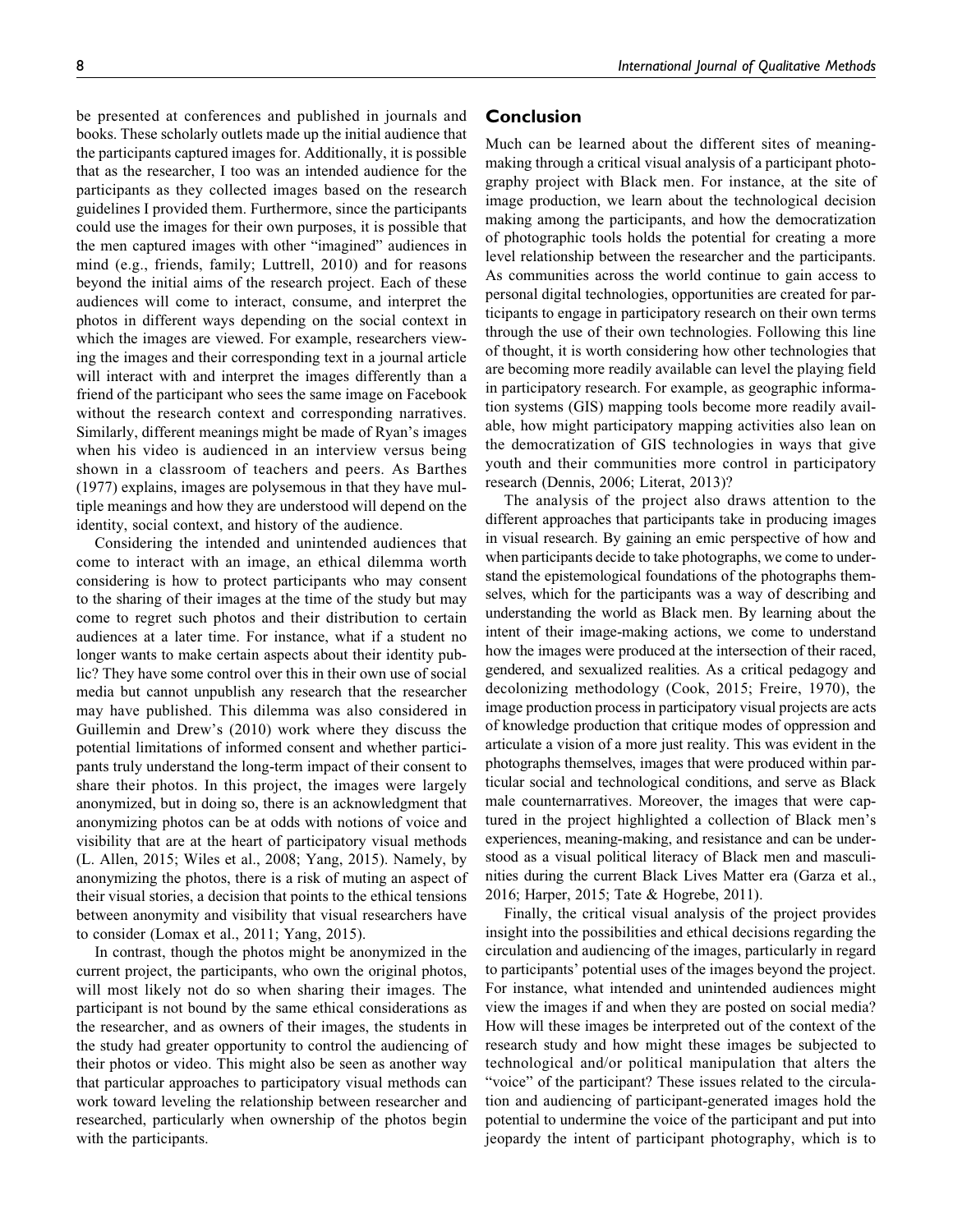elevate the voices of marginalized groups. Moreover, considering the institutional restraints placed on the researcher's distribution of the images and the lack of restraints placed on the participants in their distribution, it is possible then that the images can have a greater "impact" when they are shared widely by the men in the study, more so than the researchers' use of the images in academic journals. It is clear then that more analysis is needed in the circulation and audiencing of participant-generated images to address these issues, though a critical visual methodology provides valuable strategies toward this end.

#### Declaration of Conflicting Interests

The author(s) declared no potential conflicts of interest with respect to the research, authorship, and/or publication of this article.

#### Funding

The author(s) received no financial support for the research, authorship, and/or publication of this article.

#### ORCID iD

Quaylan Allen **b** <https://orcid.org/0000-0001-5341-5312>

#### References

- Alexander, M. (2012). The new Jim crow: Mass incarceration in the age of colorblindness. The New Press.
- Allan, A. (2010). Picturing success: Young femininities and the (im)possibilities of academic achievement in selective, single-sex education. International Studies in Sociology of Education, 20(1), 39–54.
- Allen, L. (2015). Losing face? Photo-anonymisation and visual research integrity. Visual Studies, 30(3), 295–308. [https://doi.org/](https://doi.org/10.1080/1472586X.2015.1016741) [10.1080/1472586X.2015.1016741](https://doi.org/10.1080/1472586X.2015.1016741)
- Allen, Q. (2012). Photographs and stories: Ethics, benefits and dilemmas of using participant photography with Black middle-class male youth. Qualitative Research, 12(4), 443–458.
- Babbie, E. R. (2013). The practice of social research (13th ed.). Wadsworth Cengage Learning.
- Barker, J., & Smith, F. (2012). What's in focus? A critical discussion of photography, children and young people. International Journal of Social Research Methodology, 15(2), 91–103.
- Barlow, C. A., & Hurlock, D. (2013). Group meeting dynamics in a community-based participatory research photovoice project with exited sex trade workers. International Journal of Qualitative Methods, 12, 132–151.
- Barndt, D. (1997). Zooming out/zooming in visualizing globalization. Visual Sociology, 12(2), 5–32. [https://doi.org/10.1080/](https://doi.org/10.1080/14725869708583778) [14725869708583778](https://doi.org/10.1080/14725869708583778)

Barthes, R. (1977). Image, music, text. Hill and Wang.

Benavides-Vaello, S., Katz, J. R., Peterson, J. C., Allen, C. B., Paul, R., Charette-Bluff, A. L., & Morris, P. (2014). Nursing and health sciences workforce diversity research using photovoice: A college and high school student participatory project. The Journal of Nursing Education, 53(4), 217-222. [http://libproxy.chapman.edu/](http://libproxy.chapman.edu/login?url=http://search.ebscohost.com/login.aspx?direct=true&AuthType=ip,uid&db=edsbl&AN=RN352047439&site=eds-live) [login?url](http://libproxy.chapman.edu/login?url=http://search.ebscohost.com/login.aspx?direct=true&AuthType=ip,uid&db=edsbl&AN=RN352047439&site=eds-live)=[http://search.ebscohost.com/login.aspx?direct](http://libproxy.chapman.edu/login?url=http://search.ebscohost.com/login.aspx?direct=true&AuthType=ip,uid&db=edsbl&AN=RN352047439&site=eds-live)=[true&](http://libproxy.chapman.edu/login?url=http://search.ebscohost.com/login.aspx?direct=true&AuthType=ip,uid&db=edsbl&AN=RN352047439&site=eds-live)

- Burles, M., & Thomas, R. (2014). "I just don't think there's any other image that tells the story like [This] picture does": Researcher and participant reflections on the use of participant-employed photography in social research. International Journal of Qualitative Methods, 13, 185–205.
- Carlson, E. D., Engebretson, J., & Chamberlain, R. M. (2006). Photovoice as a social process of critical consciousness. Qualitative Health Research, 16(6), 836–852.
- Carson, E. A. (2018). Prisoners in 2016. U.S. Department of Justice. <https://www.bjs.gov/content/pub/pdf/p16.pdf>
- Clifford, J. (1986). Partial truths. In J. Clifford & G. Marcus (Eds.), Writing culture (pp. 1–26). School of American Research.
- Cook, K. (2015). Grappling with wicked problems: Exploring photovoice as a decolonizing methodology in science education. Cultural Studies of Science Education, 10(3), 581–592. [https://doi.org/](https://doi.org/10.1007/s11422-014-9613-0) [10.1007/s11422-014-9613-0](https://doi.org/10.1007/s11422-014-9613-0)
- Daniels, D. (2003). Learning about community leadership: Fusing methodology and pedagogy to learn about the lives of settlement women. Adult Education Quarterly, 53(3), 189–206.
- Dennis, S. Jr. (2006). Prospects for qualitative GIS at the intersection of youth development and participatory urban planning. Environment and Planning A, 38(11), 2039–2054. [https://doi.org/10.1068/](https://doi.org/10.1068/a3861) [a3861](https://doi.org/10.1068/a3861)
- Dockett, S., Einarsdottir, J., & Perry, B. (2017). Photo elicitation: Reflecting on multiple sites of meaning. International Journal of Early Years Education, 25(3), 225–240. doi:10.1080/09669760. 2017.1329713
- Donoghue, D. (2007). "James Always Hangs Out here": Making space for place in studying masculinities at school. Visual Studies, 22(1), 62–73.
- Drew, S., & Guillemin, M. (2014). From photographs to findings: Visual meaning-making and interpretive engagement in the analysis of participant-generated images. Visual Studies, 29(1), 54–67. <https://doi.org/10.1080/1472586X.2014.862994>
- Dukes, K. N., & Gaither, S. E. (2017). Black racial stereotypes and victim blaming: Implications for media coverage and criminal proceedings in cases of police violence against racial and ethnic minorities. Journal of Social Issues, 73(4), 789–807. [https://doi.](https://doi.org/10.1111/josi.12248) [org/10.1111/josi.12248](https://doi.org/10.1111/josi.12248)
- Fisher-Borne, M., & Brown, A. (2018). A case study using photovoice to explore racial and social identity among young black men: Implications for social work research and practice, United States. Journal of Ethnic & Cultural Diversity in Social Work, 27, 157–175.
- Freire, P. (1970). The adult literacy process as cultural action for freedom. Harvard Educational Review, 40(2), 205–225.
- Garza, A., Tometi, O., & Cullors, P. (2016). A herstory of the #Black-LivesMatter movement. In J. Hobson (Ed.), Are all the women still white?: Rethinking race, expanding feminisms (pp. 23–28). New York, NY: State Unversity of New York Press.
- Goetz, J. P., & LeCompte, M. D. (1984). Ethnography and qualitative design in educational research. Orlando, FL: Academic Press, Inc.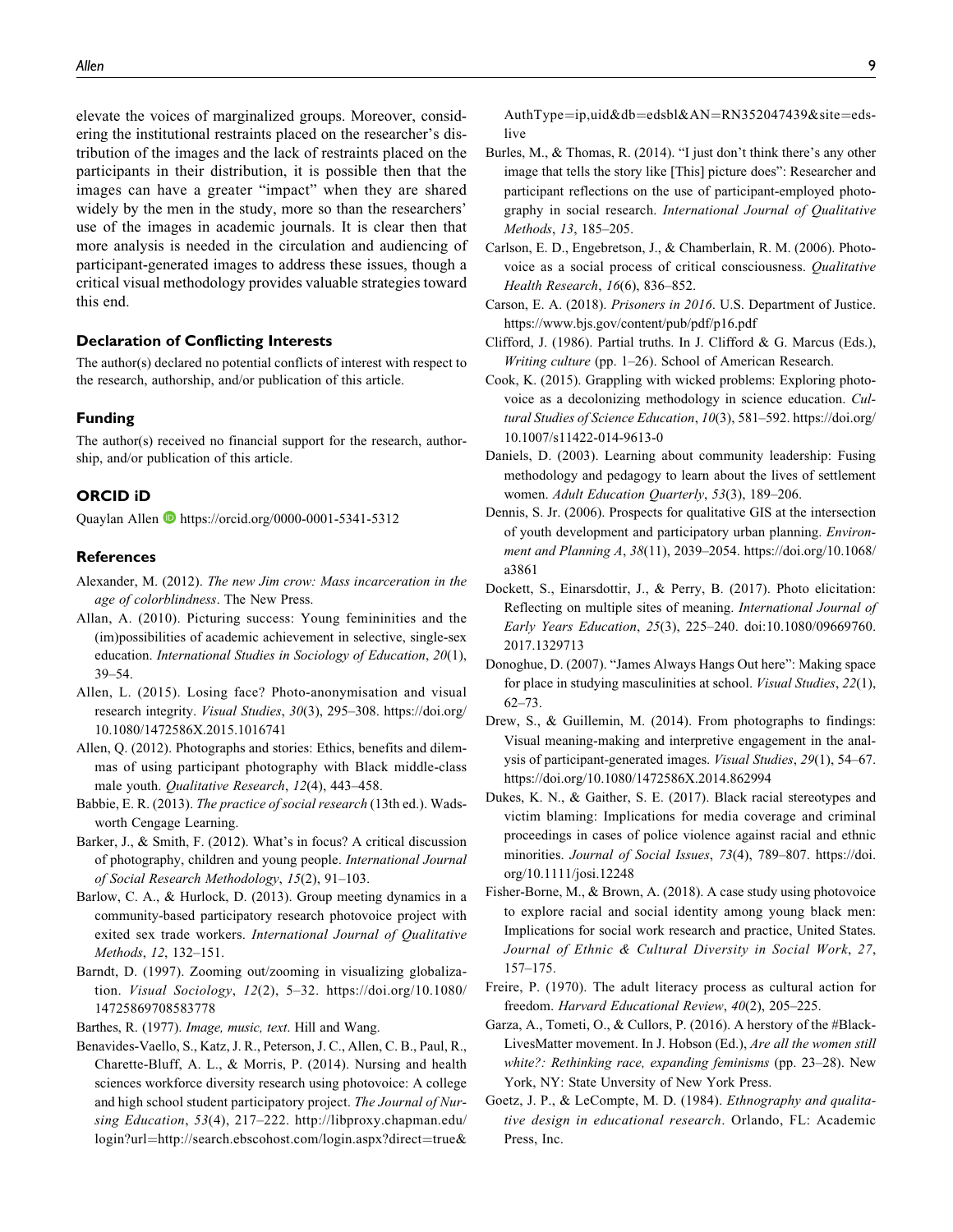- Harper, S. R. (2015). Success in these schools? Visual counternarratives of young men of color and urban high schools they attend. Urban Education, 50(2), 139–169. [https://doi.org/10.1177/](https://doi.org/10.1177/0042085915569738) [0042085915569738](https://doi.org/10.1177/0042085915569738)
- Ho, P., Esau, D., Blair, G., Duffy, D., O'Hara, N., Kapoor, V., & Ajiko, M. (2014). Photovoice: Engaging youth in rural Uganda in articulating health priorities through participatory action research. Journal of Investigative Medicine, 62(1), 173–173.
- Joanou, J. P. (2009). The bad and the ugly: Ethical concerns in participatory photographic methods with children living and working on the streets of Lima, Peru. Visual Studies, 24(3), 214–223.
- Joanou, J. P. (2017). Visualising the invisible: Children on the streets of Lima, Peru, realise the self through photographs. Visual Studies, 32(2), 133–147.<https://doi.org/10.1080/1472586X.2017.1322917>
- Johansen, S., & Le, T. N. (2014). Youth perspective on multiculturalism using photovoice methodology. Youth & Society, 46(4), 548–565.
- Joseph, T. (2017). "We have rights, and we can make it right:" Application of photovoice as tool of empowerment with low income Latinx students. Journal of Ethnographic & Qualitative Research, 11(4), 293–304.
- Kaplan, E. B. (2013). We live in the shadow: Inner-city kids tell their stories through photographs. Temple University Press.
- Killon, C., & Wang, C. (2000). Linking African-American mothers across life stage and station through photovoice. Journal of Health Care for the Poor and Underserved, 11(3), 310–325.
- Literat, I. (2013). Participatory mapping with urban youth: The visual elicitation of socio-spatial research data. Learning, Media and Technology, 38(2), 198–216.
- Llamas, J. M. C., & Pascual, I. R. (2013). Let me put it another way: Methodological considerations on the use of participatory photography based on an experiment with teenagers in secondary schools. Qualitative Research in Education, 2(2), 98–129.
- Lomax, H., Fink, J., Singh, N., & High, C. (2011). The politics of performance: Methodological challenges of researching children's experiences of childhood through the lens of participatory video. International Journal of Social Research Methodology, 14(3), 231–243. [http://libproxy.chapman.edu/login?url](http://libproxy.chapman.edu/login?url=http://search.ebscohost.com/login.aspx?direct=true&AuthType=ip,uid&db=edsbl&AN=RN291001322&site=eds-live)=[http://search.ebs](http://libproxy.chapman.edu/login?url=http://search.ebscohost.com/login.aspx?direct=true&AuthType=ip,uid&db=edsbl&AN=RN291001322&site=eds-live)  $\cosh(\text{conv} / \text{login}.\text{aspx?direct} = \text{true} \& \text{AuthType} = \text{ip}, \text{uid} \& \text{db} =$ [edsbl&AN](http://libproxy.chapman.edu/login?url=http://search.ebscohost.com/login.aspx?direct=true&AuthType=ip,uid&db=edsbl&AN=RN291001322&site=eds-live)=[RN291001322&site](http://libproxy.chapman.edu/login?url=http://search.ebscohost.com/login.aspx?direct=true&AuthType=ip,uid&db=edsbl&AN=RN291001322&site=eds-live)=[eds-live](http://libproxy.chapman.edu/login?url=http://search.ebscohost.com/login.aspx?direct=true&AuthType=ip,uid&db=edsbl&AN=RN291001322&site=eds-live)
- Luttrell, W. (2010). "A camera is a big responsibility": A lens for analysing children's visual voices. Visual Studies, 25(3), 224–237. [http://libproxy.chapman.edu/login?url](http://libproxy.chapman.edu/login?url=http://search.ebscohost.com/login.aspx?direct=true&AuthType=ip,uid&db=edsbl&AN=RN282270716&site=eds-live)=[http://search.ebs](http://libproxy.chapman.edu/login?url=http://search.ebscohost.com/login.aspx?direct=true&AuthType=ip,uid&db=edsbl&AN=RN282270716&site=eds-live) [cohost.com/login.aspx?direct](http://libproxy.chapman.edu/login?url=http://search.ebscohost.com/login.aspx?direct=true&AuthType=ip,uid&db=edsbl&AN=RN282270716&site=eds-live)=[true&AuthType](http://libproxy.chapman.edu/login?url=http://search.ebscohost.com/login.aspx?direct=true&AuthType=ip,uid&db=edsbl&AN=RN282270716&site=eds-live)=[ip,uid&db](http://libproxy.chapman.edu/login?url=http://search.ebscohost.com/login.aspx?direct=true&AuthType=ip,uid&db=edsbl&AN=RN282270716&site=eds-live)= [edsbl&AN](http://libproxy.chapman.edu/login?url=http://search.ebscohost.com/login.aspx?direct=true&AuthType=ip,uid&db=edsbl&AN=RN282270716&site=eds-live)=[RN282270716&site](http://libproxy.chapman.edu/login?url=http://search.ebscohost.com/login.aspx?direct=true&AuthType=ip,uid&db=edsbl&AN=RN282270716&site=eds-live)=[eds-live](http://libproxy.chapman.edu/login?url=http://search.ebscohost.com/login.aspx?direct=true&AuthType=ip,uid&db=edsbl&AN=RN282270716&site=eds-live)
- Luttrell, W., & Chalfen, R. (2010). Lifting up voices of participatory visual research. Visual Studies, 25(3), 197–200. [https://doi.org/10.](https://doi.org/10.1080/1472586X.2010.523270) [1080/1472586X.2010.523270](https://doi.org/10.1080/1472586X.2010.523270)
- Lykes, M. B. (2010). Silence(ing), voice(s) and gross violations of human rights: Constituting and performing subjectivities through PhotoPAR. Visual Studies, 25(3), 238–254. [https://doi.org/10.](https://doi.org/10.1080/1472586X.2010.523276) [1080/1472586X.2010.523276](https://doi.org/10.1080/1472586X.2010.523276)
- Macentee, K., Burkholder, C., & Schwab-Cartas, J. (2016). What's a cellphilm? Sense Publishers.
- Mamary, E., McCright, J., & Roe, K. (2007). Our lives: An examination of sexual health issues using photovoice by non-gay identified African American men who have sex with men. Culture, Health & Sexuality, 9(4), 359.<https://doi.org/10.1080/13691050601035415>
- Merriam, S. B. (1988). A Case Study Approach to Research Problems: A qualitative approach. San Francisco: Jossey Bass.
- McLaren, P. (2003). Life in schools: An introduction to critical pedagogy in the foundations of education (4th ed.). Allyn & Bacon.
- Miller, G., & Happell, B. (2006). Talking about hope: The use of participant photography. Issues in Mental Health Nursing, 27(10), 1051–1065.
- Milner, H. R. IV (2007). Race, culture, and researcher positionality: Working through dangers seen, unseen, and unforeseen. Educational Researcher, 36(7), 388–400.
- Ornelas, I. J., Amell, J., Tran, A. N., Royster, M., Armstrong-Brown, J., & Eng, E. (2009). Understanding African American men's perceptions of racism, male gender socialization, and social capital through photovoice. Qualitative Health Research, 19(4), 552-565.
- Rose, G. (2016). Visual methodologies: An introduction to researching with visual materials (4th ed.). Sage.
- Roxas, K., & Gabriel, M. L. (2017). Que Luchen por sus Intereses [To fight for your interests]: Unearthing critical counter-narratives of Spanish-speaking immigrant parents. Journal of Latinos & Education, 16(3), 243–262. [https://doi.org/10.1080/15348431.2016.](https://doi.org/10.1080/15348431.2016.1229618) [1229618](https://doi.org/10.1080/15348431.2016.1229618)
- Sahay, K. M., Thatcher, K., Núñez, C., & Lightfoot, A. (2016). "It's like we are legally, illegal": Latino/a youth emphasize barriers to higher education using photovoice. High School Journal, 100(1), 45-65.
- Samura, M. (2016). Remaking selves, repositioning selves, or remaking space: An examination of Asian American college students' processes of "belonging." Journal of College Student Development, 57(2), 135–150.
- Schwab-Cartas, J., & Mitchell, C. (2014). A tale of two sites: Cellphones, participatory video and indigeneity in community-based research. McGill Journal of Education, 49(3), 603-620.
- Singhal, A., Harter, L. M., Chitnis, K., & Sharma, D. (2007). Participatory photography as theory, method and praxis: Analyzing an entertainment-education project in India. Critical Arts: A South-North Journal of Cultural & Media Studies, 21(1), 212–227. <https://doi.org/10.1080/02560040701398897>
- Singhal, A., & Rattine-Flaherty, E. (2006). Pencils and photos as tools of communicative research and praxis: Analyzing Minga Peru's quest for social justice in the Amazon. The International Communication Gazette, 68(4), 313–330.
- Smiley, C., & Fakunle, D. (2016). From "brute" to "thug": The demonization and criminalization of unarmed Black male victims in America, Great Britain. Journal of Human Behavior in the Social Environment, 26, 350–366.
- Strack, R. W., Magill, C., & McDonagh, K. (2004). Engaging youth through photovoice. Health Promotion Practice, 5(1), 49–58.
- Tate, W. F. IV, & Hogrebe, M. (2011). From visuals to vision: Using GIS to inform civic dialogue about African American males. Race Ethnicity and Education, 14(1), 51–71. [https://doi.org/10.1080/13](https://doi.org/10.1080/13613324.2011.531980) [613324.2011.531980](https://doi.org/10.1080/13613324.2011.531980)